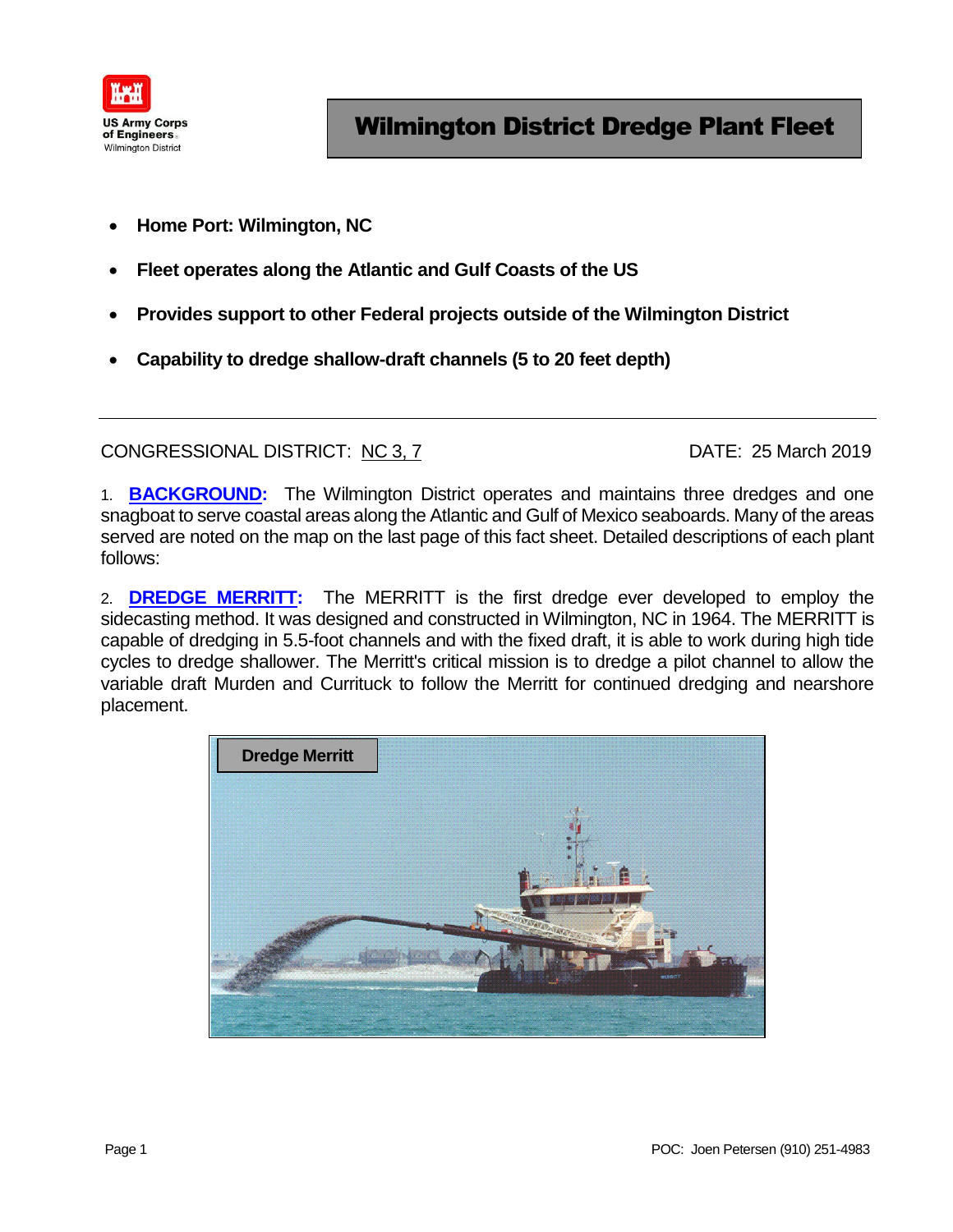## PROJECT INFORMATION – Wilmington District Dredge Plant Fleet – Continued

3. **DREDGE CURRITUCK:** The CURRITUCK is a split hull special purpose dredge that works in the shallow-draft ocean bar channels along the Atlantic coast. The CURRITUCK removes material from the channel and deposits it into the surf zone allowing it to continue its flow in the littoral zone. The hopper is capable of carrying 300 cubic yards of material with a draft of eight feet when fully loaded.



4. **DREDGE MURDEN:** The MURDEN was constructed in 2012, and began working in the Wilmington District fleet later that year. This vessel works in the shallow-draft ocean bar channels along the Atlantic and Gulf Coast. The MURDEN is capable of working in waters as shallow as 5.5 feet. The split hull configuration and shallow draft of the MURDEN allows removal of material from the channel followed by depositing it into the surf zone allowing it to continue its flow in the littoral zone. The hopper is capable of carrying 500 cubic yards of material with a draft of nine feet when fully loaded.

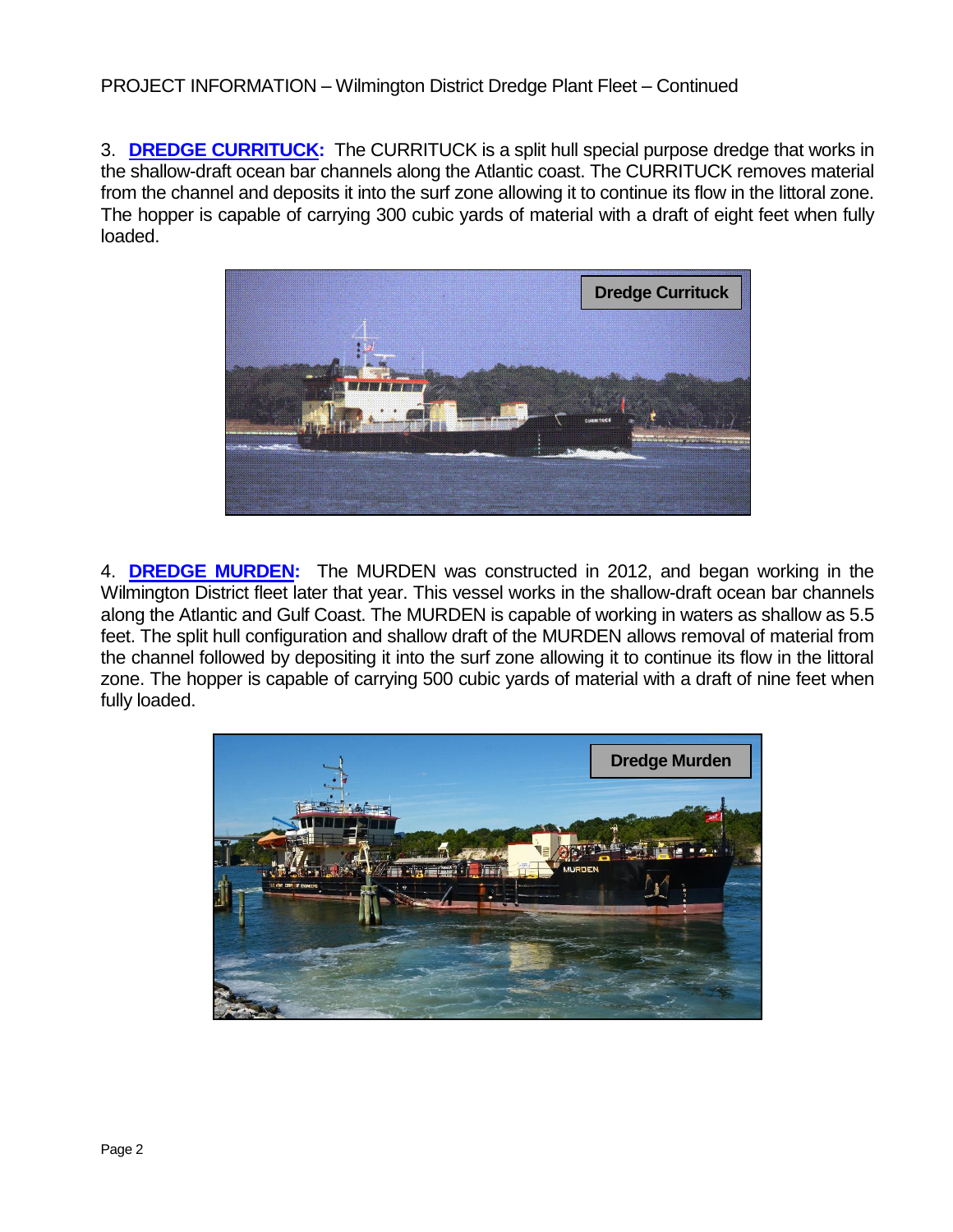5. **SNAGBOAT SNELL:** The original mission of the SNELL was to perform clearing and snagging of navigation hazards and debris, as well as wreck removal in Federal channels. The SNELL also performs a wide range of marine construction, such as pile driving, fender system and mooring pile cluster repairs, and shoreline protection. The SNELL is a platform for geotechnical vibracore sampling as well as clamshell and hydraulic dredging for small critical shoals in Federal channels and adjacent non-Federal channels.



6. **OTHER INFORMATION:** The Engineer Repair Yard is located across from Wilmington, NC on the Cape Fear River. The yard is fully functional as a dockside shipyard for the shallowdraft dredge and survey fleet, with a machine shop, a welding shop, a warehouse, and a basin for vessel berthing. Considerable welding and mechanical work are performed on replacement and interchangeable dredging equipment and parts for the vessels SNELL, MERRITT, CURRITUCK and MURDEN. In addition, the yard is home to the Wilmington Survey Office and Survey Vessels Swart and Sanderson, and they perform emergency response and minor rehab and repair of the District's multi-purpose reservoir projects, locks, dams, and vessels.